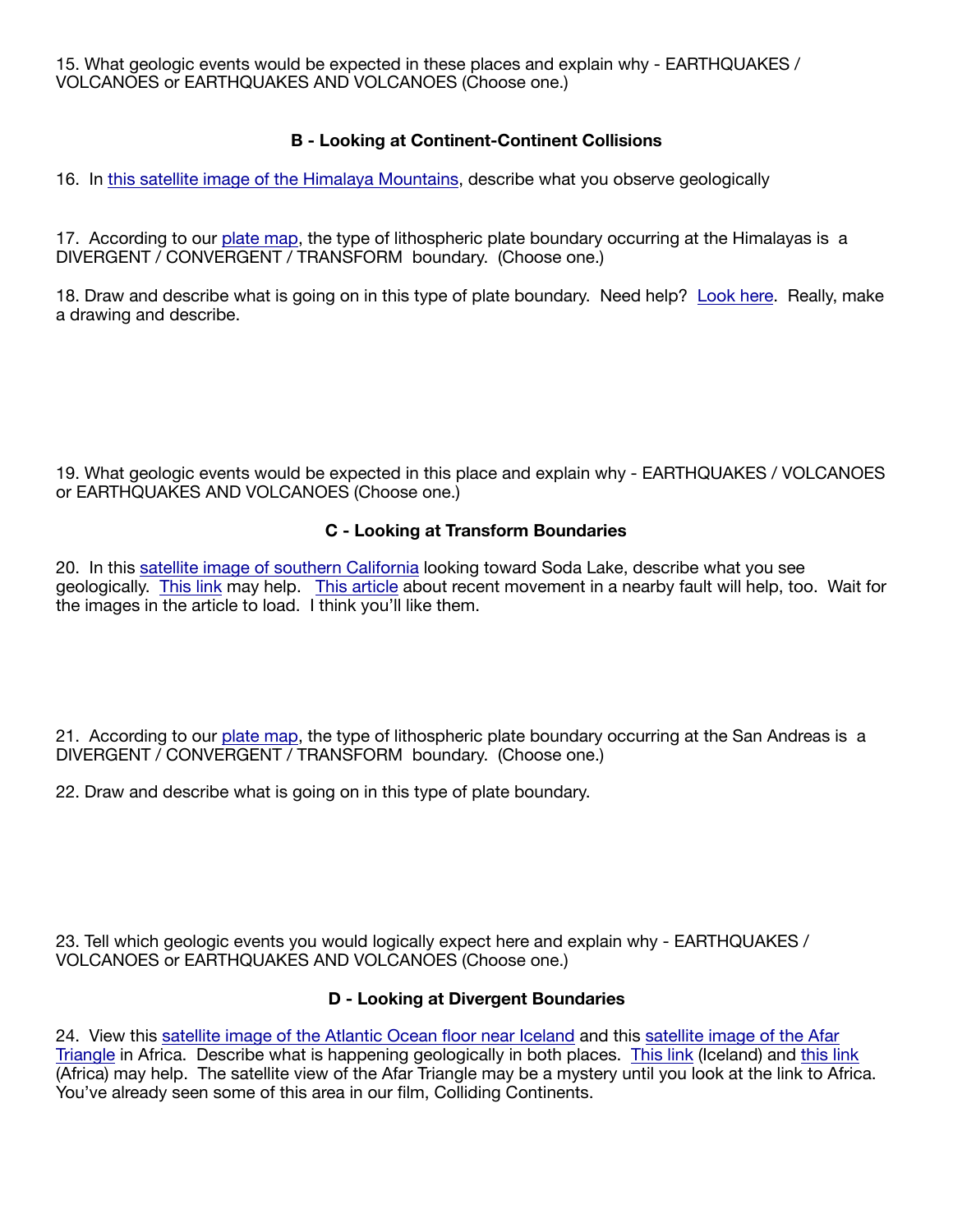25. According to our [plate map,](https://geology.com/plate-tectonics/plate-boundary-map-780.jpg) the type of lithospheric plate boundaries in the middle of the Atlantic is in Africa are DIVERGENT / CONVERGENT / TRANSFORM boundaries. (Choose one.)

26. Draw and describe what is going on in this type of plate boundary.

27. Tell which geologic events you would logically expect here and explain why - EARTHQUAKES / VOLCANOES or EARTHQUAKES AND VOLCANOES (Choose one.)

Plate Tectonics Lab Part 2 Name Name **Name** 

### **Part 5 - Sea Floor Depth and Age via Google Earth**

The seafloor covers about 71% of our planet and is marked by a variety of topographic features: mountain ridges with peaks higher than Mt. Everest, islands and seamounts, oceanic plateaus, plains and deep trenches. T he seascapes are as diverse and varied as the landscapes on the continents. In this part of the lab we will use Google Earth and visualizations created by NOAA.

#### **Objectives**

- 1. Describe the distribution of seafloor depths and the relationship to spreading centers.
- 2. Describe how seafloor ages support the plate tectonics theory.

#### **Instructions**

*A. Navigate to [Google Earth](https://earth.google.com/web/). (You may need to use Google Chrome.) In the left menu, select "Voyager," the third icon from the top and choose LAYERS at the bottom. Scroll down to"Seafloor Depth" and "Seafloor Age" in the main window. These are the two models we will be using.*

*B. Open the Seafloor Depth layer. Familiarize yourself with it. Move the globe in different directions.*

1. Record 5 observations below about the sea floor in this view.

a. b. c. d. e.

2. On the scale, the lowest (deepest) value for depth is \_\_\_\_\_\_ m or \_\_\_\_\_\_\_ feet.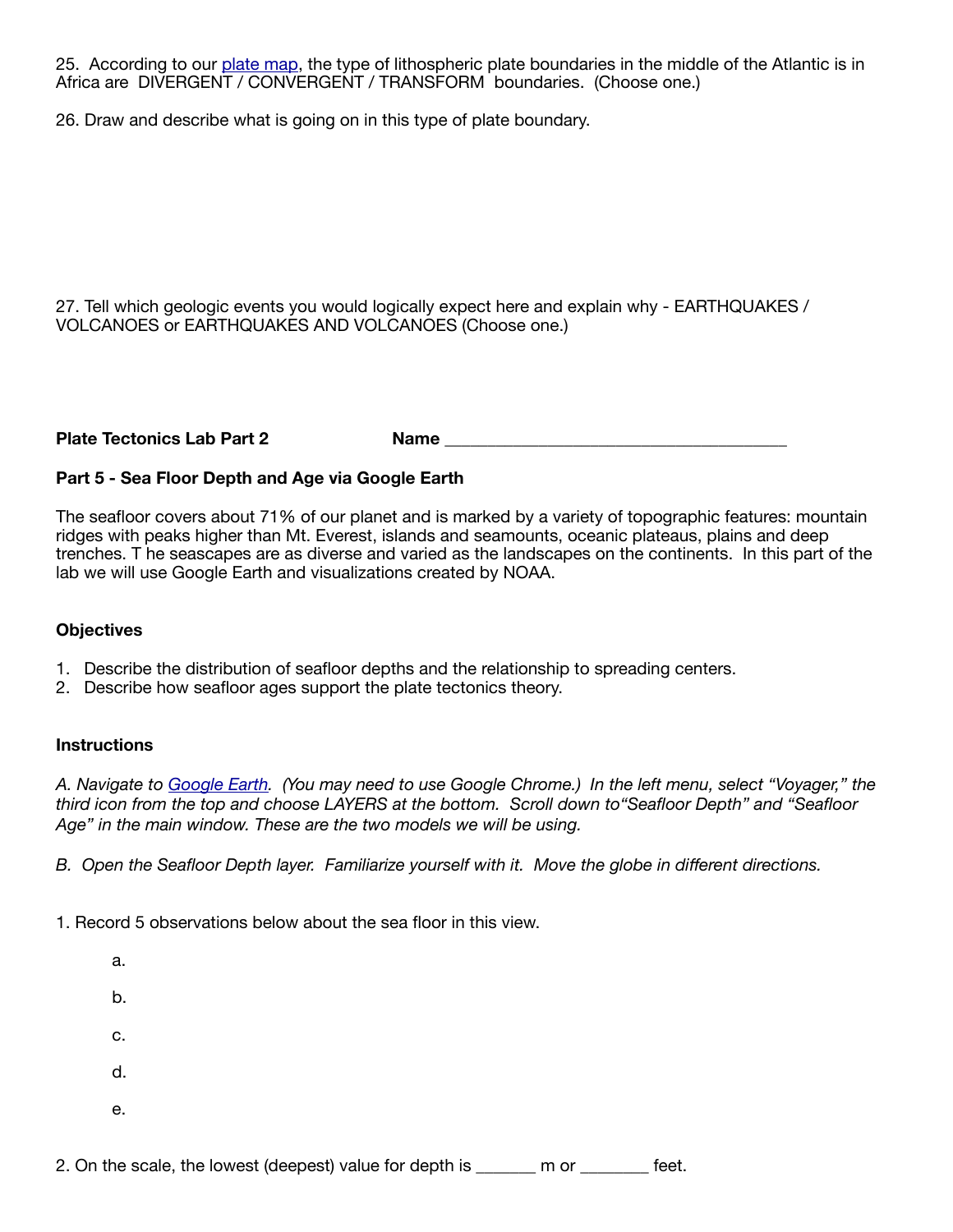3. On the scale, the color \_\_\_\_\_\_\_\_\_\_\_ represents the deepest parts of the ocean floor

4. What can you tell about the depth of the seafloor along the mid-Atlantic ridge, a mountain range? Is it deeper, shallower, or the same as its surroundings?

5. Draw a sketch that shows the depth of the ocean at the Mid-Atlantic Ridge and its surroundings. Your sketch should have the profile of a mid-ocean ridge and the relative motion of the plates.

*C. Shallow seawater that extends for hundreds of kilometers outward from the shoreline make the continental shelves.* 

6. In the visualization, the color \_\_\_\_\_\_ best represents the continental shelves?\ D. Go back to Voyager and select the Seafloor Age layer. Familiarize yourself with the model.

7. Record 5 observations or questions that you have related to the sea floor age.

| 8. According to the scale of the seafloor age, the color | represent new crust and that crust is |
|----------------------------------------------------------|---------------------------------------|
| е.                                                       |                                       |
| d.                                                       |                                       |
| c.                                                       |                                       |
| b.                                                       |                                       |
| a.                                                       |                                       |

\_\_\_\_\_\_\_\_\_\_\_\_\_\_ years old.

9. The oldest crust is about \_\_\_\_\_\_\_\_\_\_\_\_\_\_\_\_\_\_ years old and is found \_\_\_\_\_\_\_\_\_. (Where?)

10. The oldest rocks exposed in the Grand Canyon are 1,840 million years old. However, the scale of this ocean floor visualization, the oldest rocks are only 300 million years old. Why are there no rocks older than 300,000,000 in the ocean crust?

11. Considering the south Atlantic basin, which of the following statements is true?

1 The seafloor depth reaches 10,000 m (35,000 ft) along the center of the ocean basin.

- 2. The seafloor depth is ~5,000 m (17,000 ft) along the center of the ocean basin.
- 3. The seafloor depth is deepest along the coast of South America and Africa

Explain.